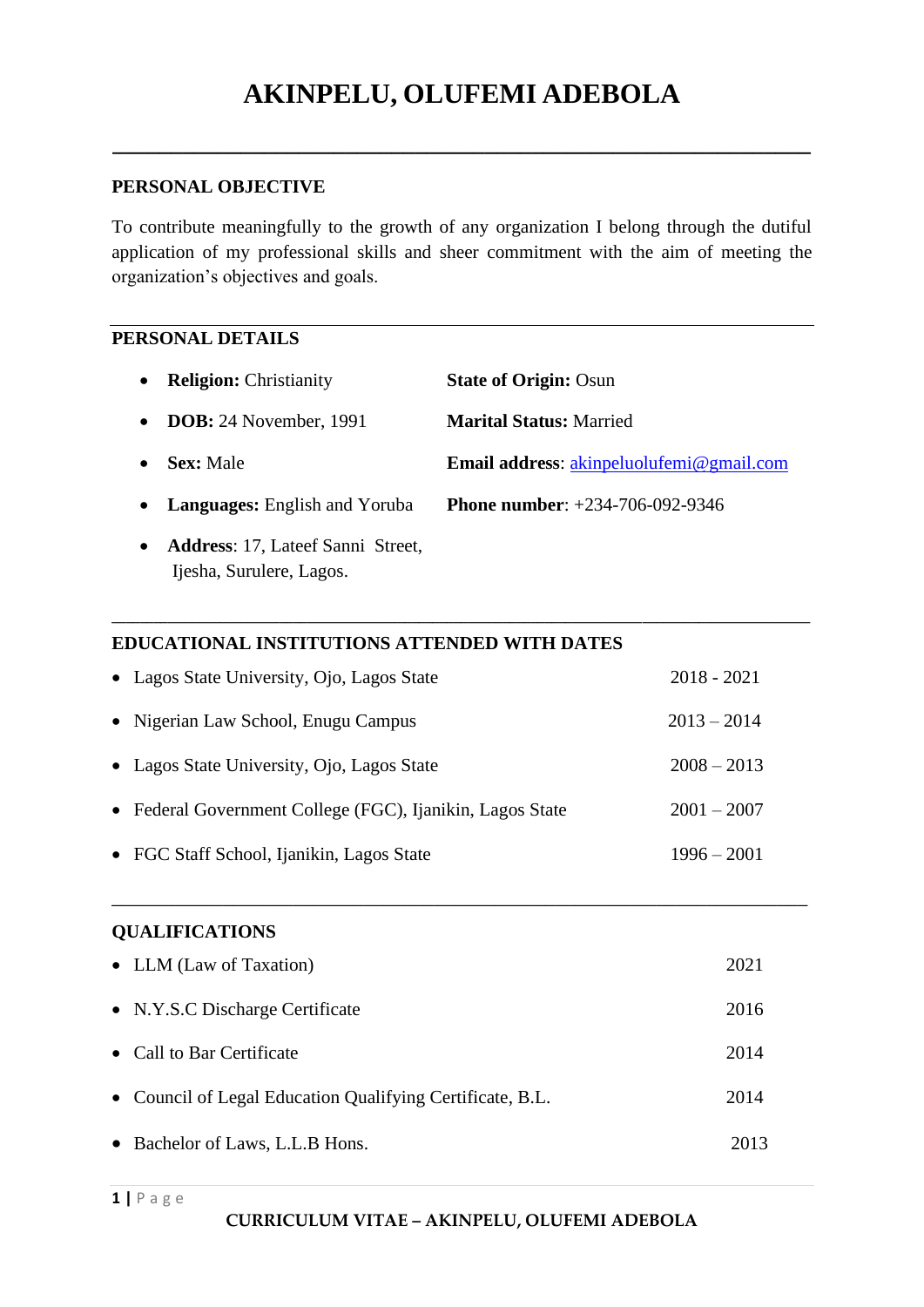#### **WORK EXPERIENCE (PLACES AND DATES)**

## **1. Senior Counsel**, ALICORN LEGAL – SUBUOLA CHAMBERS

| $2nd$ Floor, 36, Orlando Martins Street, Lagos Island, Lagos | August, 2018 till date    |
|--------------------------------------------------------------|---------------------------|
| 2. Counsel, METRO LP                                         |                           |
| Strachan Street, off Igbosere Road, Lagos Island, Lagos      | May, $2016 - July, 2018$  |
| 3. Associate, H.N.G AMADI & ASSOCIATES                       |                           |
| 133/135 Wetheral Road, Owerri, Imo state                     | June, $2015 -$ April 2016 |

## **SOME PROFESSIONAL INTERESTS AND CONTRIBUTIONS**

- Active litigation practice across all Courts in Nigeria.
- Legal Advisory Service Provider and Litigation Consultant to St. Saviours School, Ikoyi, Lagos.

\_\_\_\_\_\_\_\_\_\_\_\_\_\_\_\_\_\_\_\_\_\_\_\_\_\_\_\_\_\_\_\_\_\_\_\_\_\_\_\_\_\_\_\_\_\_\_\_\_\_\_\_\_\_\_\_\_\_\_\_\_\_\_\_\_\_\_

- Legal Advisory Service Provider to Sterling Asset Management and Trustees Limited, Ikoyi, Lagos.
- Member, Legal Advisory Team, Intellectual Development Initiative (IDI), UK Chapter.
- Contributor, "**Can Nigeria Survive Another Century as A Corporate Entity? A Compendium**". A publication of the Centre for General Nigerian Studies, Lagos State University.
- Teacher Trainer, Staff Adviser and Ethics Coach for Innercity Mission School owned by Christ Embassy Church. 2015 & 2016
- Consultant and Legal Adviser to Brand 10 Limited, Abeokuta, Ogun State. 2015 & 2016.
- Member of Editorial Team for the Centenary Book; "Centennial Epoch: Memories and Legacies of the Nigerian State" published by Ziklag Educational Publishers in 2014.
- Assistant Consultant Trainer, Rivers State Teachers Induction Programme. August  $4^{\text{th}}$  31<sup>st</sup>, 2013.